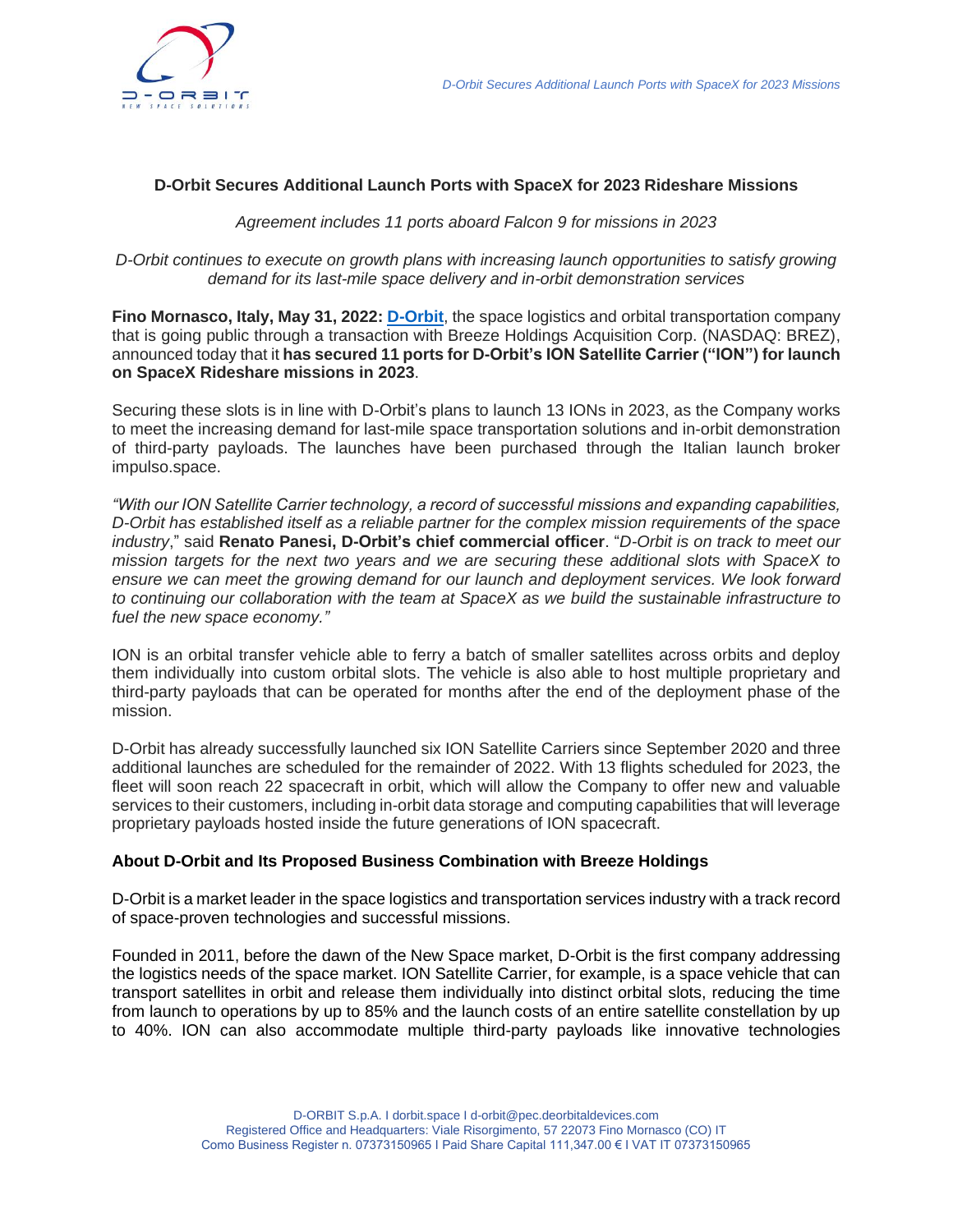

developed by startups, experiments from research entities, and instruments from traditional space companies requiring a test in orbit.

D-Orbit is a space infrastructure pioneer with offices in Italy, Portugal, the UK, and the US; its commitment to pursuing business models that are profitable, friendly for the environment, and socially beneficial, led to D-Orbit S.p.A. becoming the first certified B-Corp space company in the world.

As previously announced on January 27, 2022, D-Orbit has entered into a business combination agreement among Breeze Holdings Acquisition Corp. ("Breeze Holdings") (NASDAQ: BREZ), a publicly traded special purpose acquisition company, D-Orbit and a newly formed joint stock company (société anonyme) governed by the laws of the Grand Duchy of Luxembourg ("Holdco") pursuant to which Holdco will become the publicly traded parent company of Breeze Holdings and D-Orbit upon the closing of the transactions. The transaction is expected to close in the third quarter of 2022, subject to the satisfaction of customary closing conditions, including certain governmental approvals and the approval of the shareholders of Breeze Holdings and the contribution of the D-Orbit shares by the D-Orbit shareholders.

## **About Breeze Holdings Acquisition Corp.**

Breeze Holdings is a blank check company organized for the purpose of effecting a merger, share exchange, asset acquisition, stock purchase, recapitalization, reorganization, or other similar business combination with one or more businesses or entities.

### **Additional Information About the Business Combination and Where to Find It**

In connection with the proposed business combination transaction, Holdco intends to file with the Securities and Exchange Commission (the "SEC") a registration statement on Form F-4 that will include a proxy statement of Breeze Holdings and that also will constitute a prospectus of Holdco with respect to the ordinary shares of Holdco to be issued in the proposed transaction (the "proxy statement/prospectus"). The definitive proxy statement/prospectus (if and when available) will be delivered to Breeze Holdings' and D-Orbit's stockholders. Each of Holdco and Breeze Holdings may also file other relevant documents regarding the proposed transaction with the SEC. BEFORE MAKING ANY VOTING OR INVESTMENT DECISION, INVESTORS AND SECURITY HOLDERS OF BREEZE HOLDINGS AND D-ORBIT ARE URGED TO READ THE REGISTRATION STATEMENT, PROXY STATEMENT/PROSPECTUS AND ALL OTHER RELEVANT DOCUMENTS THAT ARE FILED WITH THE SEC IN CONNECTION WITH THE PROPOSED TRANSACTION, INCLUDING ANY AMENDMENTS OR SUPPLEMENTS TO THESE DOCUMENTS, CAREFULLY AND IN THEIR ENTIRETY BECAUSE THEY WILL CONTAIN IMPORTANT INFORMATION ABOUT THE PROPOSED TRANSACTION.

Investors and security holders may obtain free copies of the proxy statement/prospectus (if and when available) and other documents that are filed or will be filed with the SEC by Breeze Holdings or Holdco through the website maintained by the SEC at www.sec.gov. Copies of the documents filed with the SEC by Breeze Holdings or Holdco will be available free of charge at Breeze Holdings Acquisition Corp., 955 W. John Carpenter Fwy., Suite 100-929, Irving, TX 75039, attention: J. Douglas Ramsey.

### **Participants in the Solicitation**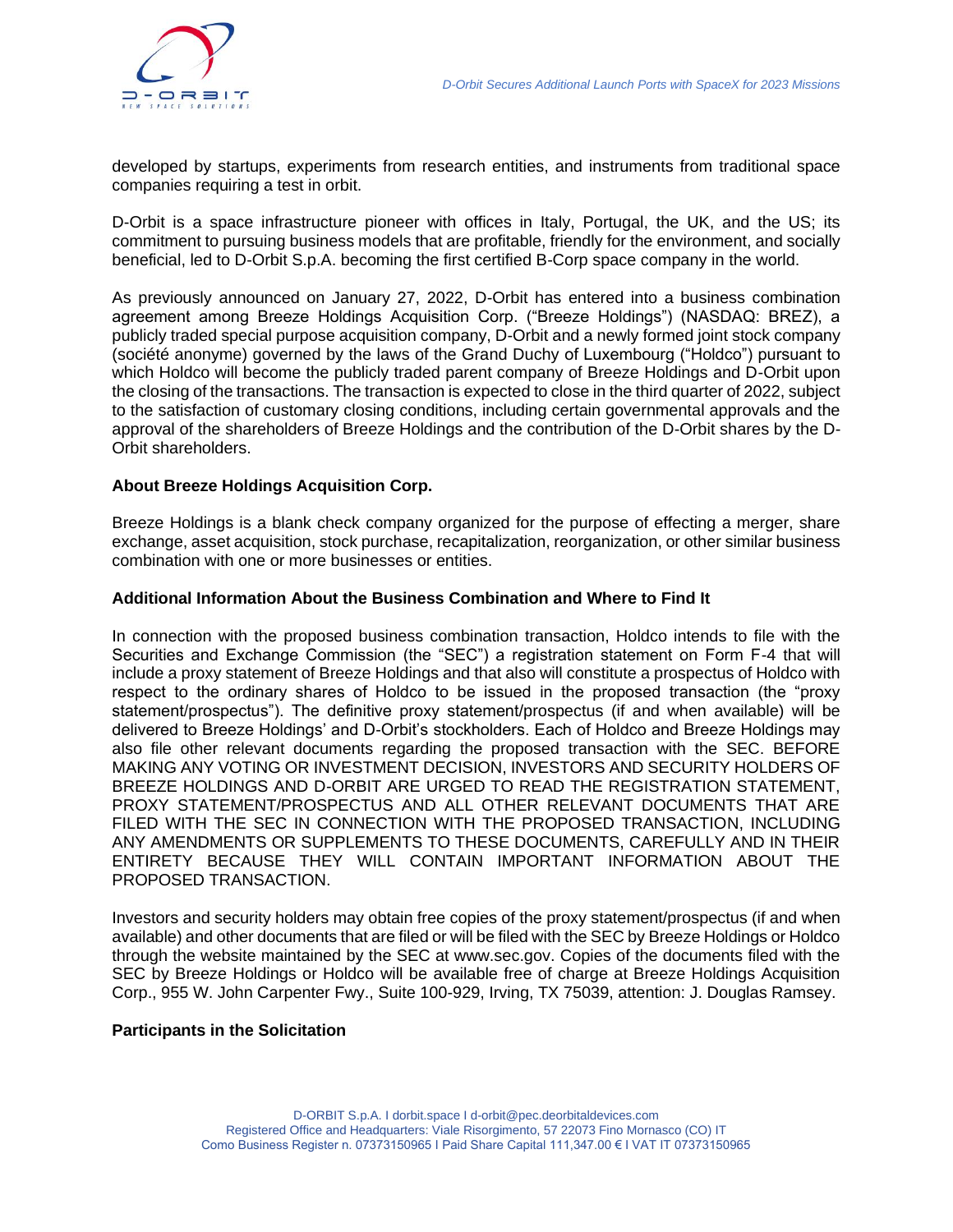

Breeze Holdings and its directors and executive officers are participants in the solicitation of proxies from the stockholders of Breeze Holdings in respect of the proposed transaction. Information about Breeze Holdings' directors and executive officers and their ownership of Breeze Holdings common stock is set forth in Breeze Holdings' Annual Report on Form 10-K for the year ended December 31, 2021 filed with the SEC on March 11, 2022. D-Orbit and Holdco may also be deemed to be participants in the solicitation of proxies from the stockholders of Breeze Holdings. Other information regarding the participants in the proxy solicitation and a description of their direct and indirect interests, by security holdings or otherwise, will be contained in the proxy statement/prospectus and other relevant materials to be filed with the SEC in respect of the proposed transaction when they become available. You may obtain free copies of these documents as described in the preceding paragraph.

## **Cautionary Note Regarding Forward-Looking Statements**

This press release contains forward-looking statements, including, among other things, statements regarding the anticipated benefits of the proposed transaction and the combined company becoming a publicly listed company, the anticipated impact of the proposed transaction on the combined companies' business and future financial and operating results, the anticipated timing of closing of the proposed transaction, the anticipated growth of the space economy, the success and customer acceptance of D-Orbit's product and service offerings, and other aspects of D-Orbit's operations or operating results. Words such as "may," "should," "will," "believe," "expect," "anticipate," "target," "project," and similar phrases that denote future expectations or intent regarding the combined company's financial results, operations, and other matters are intended to identify forward-looking statements. You should not rely upon forward-looking statements as predictions of future events. The outcome of the events described in these forward-looking statements is subject to known and unknown risks, uncertainties, and other factors that may cause future events to differ materially from the forwardlooking statements in this press release, including but not limited to: (i) the ability to complete the proposed transaction within the time frame anticipated or at all; (ii) the failure to realize the anticipated benefits of the proposed transaction or those benefits taking longer than anticipated to be realized; (iii) the risk that the transaction may not be completed in a timely manner or at all, which may adversely affect the price of Breeze Holdings' securities; (iv) the risk that the transaction may not be completed by Breeze Holdings' business combination deadline and the potential failure to obtain further extensions of the business combination deadline if sought by Breeze Holdings; (v) the failure to satisfy the conditions to the consummation of the transaction, including the adoption of the business combination agreement by the stockholders of Breeze Holdings, the consummation of the exchange by the D-Orbit stockholders, the satisfaction of the minimum cash amount following redemptions by the public stockholders of Breeze Holdings and the receipt of any governmental and regulatory approvals; (vi) the lack of a third party valuation in determining whether or not to pursue the proposed transaction; (vii) the occurrence of any event, change or other circumstance that could give rise to the termination of the business combination agreement; (viii) the impact of COVID-19 on D-Orbit's business and/or the ability of the parties to complete the proposed transaction; (ix) the effect of the announcement or pendency of the transaction on D-Orbit's business relationships, performance, and business generally; (x) risks that the proposed transaction disrupts current plans and operations of D-Orbit and potential difficulties in D-Orbit employee retention as a result of the proposed transaction; (xi) the outcome of any legal proceedings that may be instituted against D-Orbit or Breeze Holdings related to the business combination agreement or the proposed transaction; (xii) the ability to obtain and maintain the listing of Holdco's securities and the ability to maintain Breeze Holdings' securities, in each case on the NASDAQ Stock Market; (xiii) potential volatility in the price of Breeze Holdings' and Holdco's securities due to a variety of factors, including changes in the competitive and highly